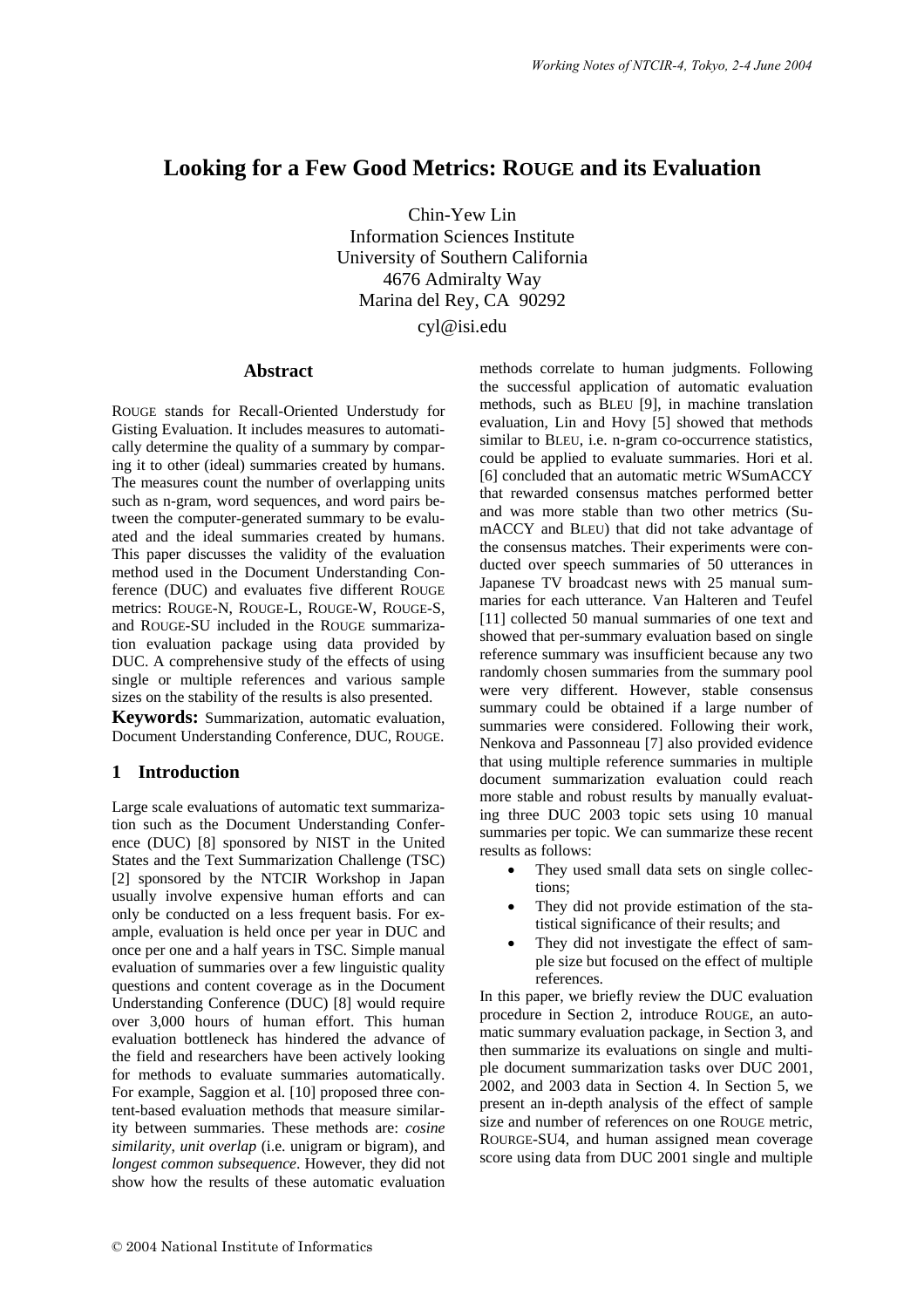document summarization tasks. Section 6 concludes this paper and discusses future directions.

### **2 Document Understanding Conference**

The Document Understanding Conference included the follow tasks:

- Fully automatic single-document summarization: participants were required to create a generic 100-word summary for each document in a set of 30 topics in DUC 2001 and 2002. Single document summarization task was dropped in DUC 2003 and 2004.
- Fully automatic single-document very short summary (headline-like) summarization: participants were required to create a generic 10-word summary for each document in a set of 60 topics in DUC 2003; in DUC 2004, participants were required to create a generic 75-byte summary for each document in a set of 50 topics and each translated document (from Arabic to English, manual or machine translated) in a set of 25 topics.
- Fully automatic multi-document summarization: participants were required to create summaries of 10 (DUC 2002), 50 (DUC 2001 and 2002), 100 (DUC 2001, 2002, and 20031), 200 (DUC 2001 and 2002), and 400 (DUC 2001) words for a set of documents related to a topic, for example, *Hurricane Andrew* or *Mad Cow Disease*. In DUC 2004, the requirement was changed to 665 bytes. There were 30 topics in DUC 2001 and 2003, 60 topics in DUC 2002, and 50 topics in DUC 2004.

For each document or document set (per topic), several human summaries (or reference summaries) were created as the 'ideal' model summaries at each specified length. We will refer to each document in the single document summarization task and each document set in the multi-document summarization task as a "*sample point*" from now on. Three references were created by NIST assessors for each sample point in DUC 2001, two in DUC 2002, four in DUC 2003, and 4 in DUC 2004.

To evaluate system performance, NIST assessors who created the 'ideal' written summaries did pairwise comparisons of their summaries to systemgenerated summaries, other assessors' summaries, and baseline summaries. They used the Summary Evaluation Environment<sup>2</sup> (SEE) to support the process. Using SEE, the assessors compared the system's text (the *peer* text) to the ideal (the *model* text). Each text was decomposed into a list of units (sentences or elementary discourse unit (EDU) and displayed in separate windows. SEE provides interfaces for assessors to judge both the content and the quality of summaries. We are only concerned with the content selection part in this study. To measure content, assessors step through each model unit, mark all system units sharing content with the current model unit, and specify how much of the content of the current model unit<sup>3</sup> expresses the marked system units. Instead of pure sentence recall score, DUC used mean coverage score *C*. We define it as follows:

$$
C = \frac{\text{(Number of MUs marked)} \bullet E}{\text{Total number of MUs in the model summary}} \quad (1)
$$

*E*, the ratio of completeness, ranges from 1 to 0. If we ignore  $E$  (set it to 1), we obtain simple sentence recall score. We use mean coverage scores derived from human judgments as the references to evaluate various automatic scoring methods in the following sections.

### **2.1 Is the DUC Evaluation Methodology Sound?**

Lin and Hovy [4] investigated the DUC 2001 human assessment data and found that humans agreed with themselves about 82% in 5,921 total judgments on the single document summarization evaluation task when they assigned different ratings to the same peer and model pair coming from different systems, and about 92.4% in 6,963 total judgments on the multi-document summarization task. They cautioned that future evaluation of summarization should take into account this instability of human judgment.

Based on Lin and Hovy's observation, Nenkova and Passonneau [7] criticized the DUC evaluation methodology by showing a scatterplot (Figure 1 in their paper) of human vs. human mean coverage scores using the task 2 multi-document summarization evaluation results of DUC 2003. We recreated the scatterplot with additional markings of individual human summarizer identification (letters A-J) at each data point in Figure 1 and three lines connecting data points belonging to three assessors, H, I, and J respectively. According to Figure 1 (without the additional assessor identifications and the three lines), Nenkova and Passonneau made the following observation: "*an apparently random relation of summarizers to each other, and to document sets*." They

l

<sup>&</sup>lt;sup>1</sup> There were three different multi-document summarization tasks in DUC 2003 and 2004. Please see DUC website at http://duc.nist.gov for details. Only the English TDT (Topic Detection and Tracking) event cluster summarization task, i.e. task 2 in DUC 2003 and 2004 was used in this study.

<sup>2</sup> SEE is free for research purposes and can be

downloaded from: http://www.isi.edu/~cyl/SEE.

<sup>3</sup> Categorical ratings: *all*, *most*, *som*e, *hardly any*, and *none* were used in DUC 2001. These were converted to 5 points scale from 4 to 0 and normalized to numbers between 1 and 0 in this study. Direct numerical ratings: 0%, 20%, 40%, 60%, 80%, and 100% were used in subsequent DUCs.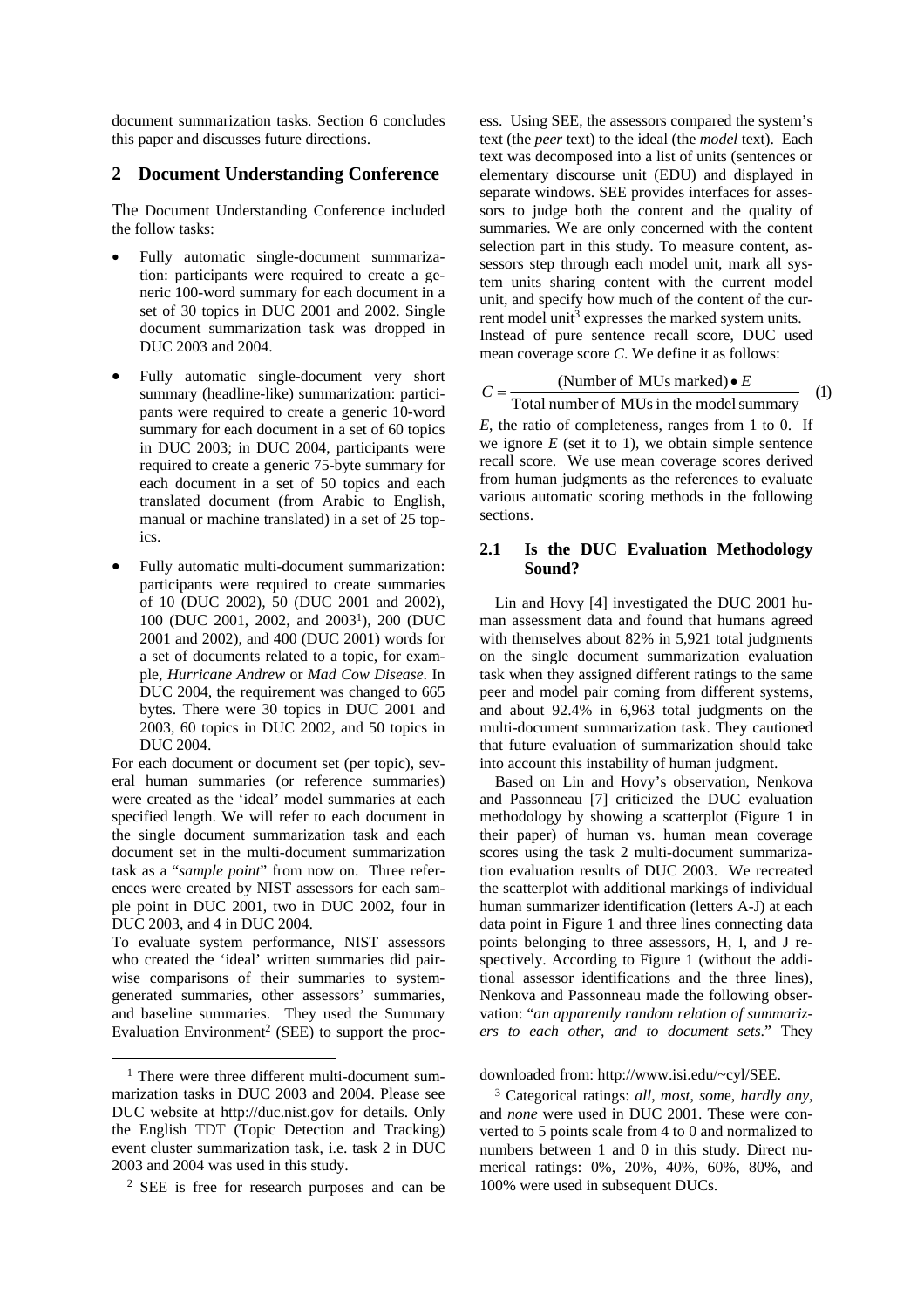

**Figure 1. Scatterplot for DUC 2003 mean coverage score of human summaries for different topics. The lines connect human summarizers H, I, and J where they contributed summaries.** 

further made two conclusions based on this observation: (1) "*DUC scores cannot be used to distinguish a good human summarizer from a bad one*" and (2) "*The DUC method is not powerful enough to distinguish between systems*". However, we found that we could not make the same observation and conclusions as they did according to Figure 1 for the following reasons:

(1) DUC reference summaries were not created for assessing summarization performance of a particular human in the reference pool but for evaluating systems or other human summarizers who in principle should create as many summaries as other humans or systems participating an evaluation. For example, there should be 30 multi-document summaries from each human summarizer whom we want to evaluate if the DUC 2003 data set is used. Figure 1 clearly shows that this is not the case. Usually different combinations of three human summarizers contributed summaries for each topic and no single human summarizer wrote summaries for all topics. Therefore, simple averages of human summarizer scores across topics were not comparable.

(2) The seemingly random relation of summarizers to each other and to document sets actually demonstrates the sound foundation of the DUC evaluation method because mixing different summarizers over different sets of topics prevent DUC evaluation results being biased to a particular human summarizer. Therefore, the seemingly randomness is due to well considered evaluation design not negligence.

(3) With further investigation of Figure 1 following the three lines that connect three different summarizers originating from topic D30005 (the second topic from the left), we found that summarizer H was better than J in 3 out of 3 topics, i.e. D30005, D30048, and D31013, when they co-contributed to a topic. H was also the best summarizer in 8 out of the 9 topics that H contributed. The relative performance of I and J was not clear. I was better than J in 3 (D30005, D30044, and D31041) out of 5 topics (+ D30048 and D31009) where I and J co-contributed. Therefore, the DUC method was able to identify a good summarizer, H, from a bad one, J, showing that H was not only a good one but a very good one. This also indicates that the DUC method is a reasonable approach and we should have confidence in the evaluations based on this method. However, we also need to pay attention to estimation errors to claim significance of the results. For example, do the facts that H beat J three out of three times or H won eight out of nine times mean anything significant? We can only answer this question after rigorous statistical analysis.

(4) We could not make any conclusion about the effectiveness of the DUC method in distinguishing systems based on Figure 1. We could only make the conclusion that a set of documents could have multiple, very different, equally valid summaries. And in this we agree with Nenkova and Passonneau [7]. Based on this observation, we ask the following questions: (a) Can we obtain stable evaluation results despite using only a single reference summary per sample point as we did in DUC? (b) If the answer to (a) is yes, then how is the stability of evaluation affected by sample size? (c) Will inclusion of multiple summaries make the evaluation results more or less stable? (d) How can multiple references be used in improving the stability of evaluations?

For questions (c) and (d), Hori et al. [6] demonstrated that using many references could be counterproductive if the evaluation metric adopted did not take advantage of the consensus among multiple summaries; while a metric utilizing the consensus would stabilize eventually and perform better than using just a few references. This was independently confirmed by Nenkova and Passonneau [7] on a small scale human-vs.-human experiment using their *pyramid* method. Results reported by Lin [3] also indicated that using multiple references tend to increase evaluation stability although human judgments only referred to single reference summary.

For question (a), Lin and Hovy [4, 5] showed that stable evaluation results could be obtained but the variability of human judgments and evaluation metrics must be factored in. This was followed extensively in [3] where bootstrap resampling method [1] was used to estimate confidence intervals (i.e. reliability) of the evaluation results in all experiments in that paper and was implemented in the publicly available summary evaluation package ROUGE. In the remaining of this paper, we focused on the remaining question (b). Before we detail our experi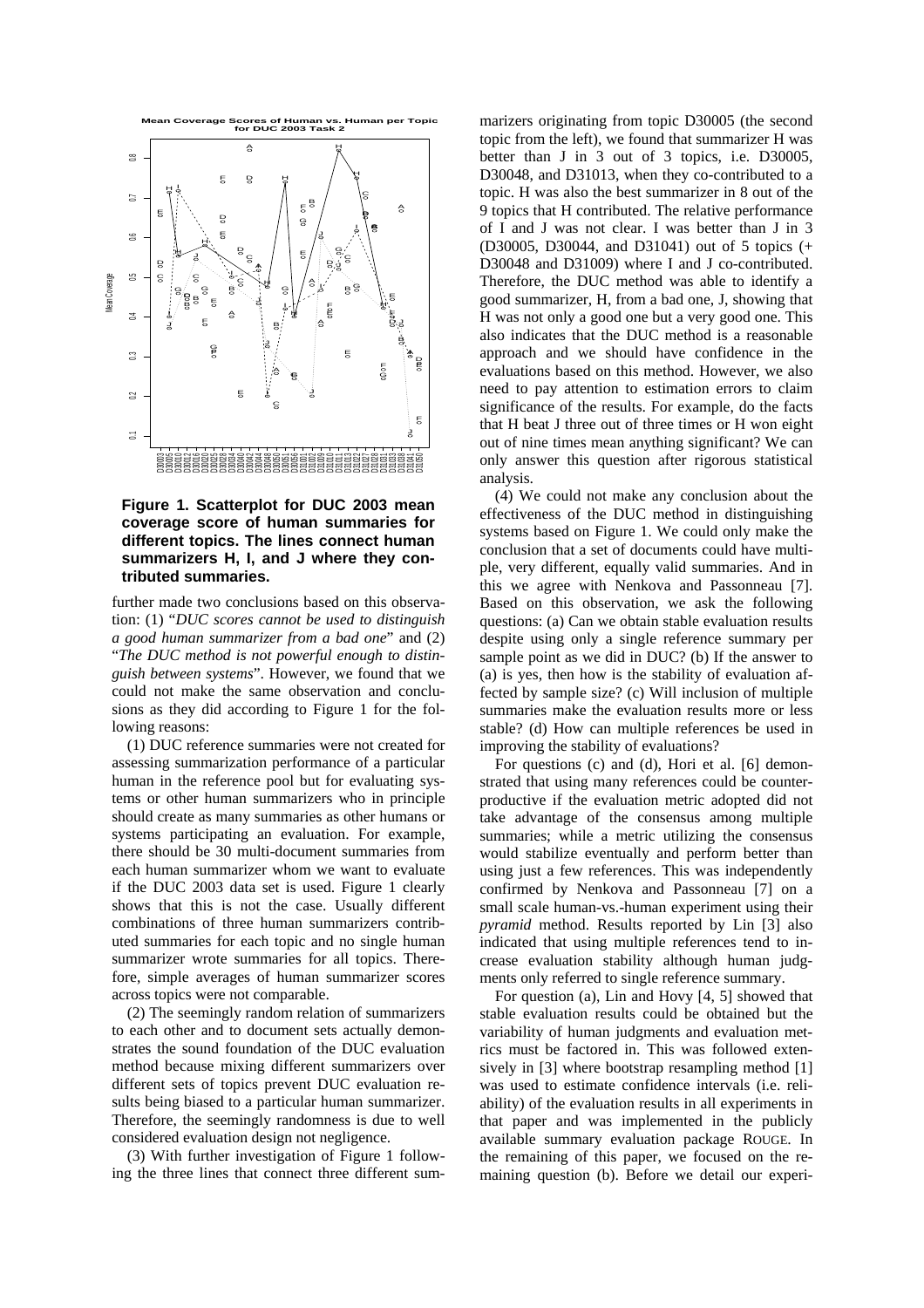ments in answering this question, we provide a brief overview of metrics included in ROUGE in the next section and summarize their evaluations as described in [3] in Section 4.

## **3 ROUGE: a Package for Automatic Evaluation of Summaries**

ROUGE stands for Recall-Oriented Understudy for Gisting Evaluation. It includes measures to automatically determine the quality of a summary by comparing it to other (ideal) summaries created by humans. We summarize each metric in the following sections.

### **3.1 ROUGE-N: N-gram Co-Occurrence Statistics**

Formally, ROUGE-N is an n-gram recall between a candidate summary and a set of reference summaries. ROUGE-N is computed as follows:

$$
\sum_{S \in \{Reference\,Summaries\}} \sum_{gram_n \in S} Count_{match}(gram_n)
$$
  

$$
\sum_{S \in \{Reference\,Summaries\}} \sum_{gram_n \in S} Count(gram_n)
$$

Where *n* stands for the length of the n-gram, *gram<sub>n</sub>*, and *Count<sub>match</sub>*(*gram<sub>n</sub>*) is the maximum number of n-grams co-occurring in a candidate summary and a set of reference summaries. Note that the number of n-grams in the denominator of the ROUGE-N formula increases as we add more references. Therefore multiple references can be easily integrated into this metric. Also note that the numerator sums over all reference summaries. This effectively gives more weight to matching n-grams occurring in multiple references. Therefore a candidate summary that contains words shared by more references is favored by the ROUGE-N measure.

### **3.2 ROUGE-L: Longest Common Subsequence**

Given two sequences *X* and *Y*, the longest common subsequence (LCS) of *X* and *Y* is a common subsequence with maximum length. Saggion et al. [10] used normalized pairwise LCS to compare similarity between two texts in automatic summarization evaluation. To apply LCS in summarization evaluation, we view a summary sentence as a sequence of words and the LCS-based metric, ROUGE-L, computes the ratio between the length of the two summaries' LCS and the length of the reference summary. One advantage of using LCS is that it does not require consecutive matches but in-sequence matches that reflect sentence level word order as n-grams. The other advantage is that it automatically includes longest in-sequence common n-grams, therefore no predefined n-gram length is necessary.

## **3.3 ROUGE-W: Weighted Longest Common Subsequence**

The basic LCS also has a problem that it does not differentiate LCSes of different spatial relations within their embedding sequences. To improve the basic LCS method, we introduce another metric called ROUGE-W or weighted longest common subsequence that favors LCS with consecutive matches. ROUGE-W can be computed efficiently using dynamic programming [3].

### **3.4 ROUGE-S: Skip-Bigram Co-Occurrence Statistics**

Skip-bigram is any pair of words in their sentence order, allowing for arbitrary gaps. Skip-bigram cooccurrence statistics, ROUGE-S, measure the overlap ratio of skip-bigrams between a candidate summary and a set of reference summaries. For example, sentence "*police killed the gunman*" has  $C(4,2)^4 = 6$ skip-bigrams:

 ("*police killed*", "*police the*", "*police gunman*", "*killed the*", "*killed gunman*", "*the gunman*")

Comparing skip-bigram with LCS, skip-bigram counts all in-order matching word pairs while LCS only counts one longest common subsequence. To reduce spurious matches such as "*the the*" or "*of in*", we can limit the maximum skip distance,  $d_{skip}$ , between two in-order words that is allowed to form a skip-bigram. ROUGE-S with maximum skip distance of N is called ROUGE-SN.

#### **3.5 ROUGE-SU: Extension of ROUGE-S**

One potential problem for ROUGE-S is that it does not give any credit to a candidate sentence if the sentence does not have any word pair co-occurring with its references. To accommodate this, we extend ROUGE-S with the addition of unigram as counting unit. The extended version is called ROUGE-SU. We presented the evaluations of variants of these ROUGE metrics in the next section using three years' DUC data.

## **4 Evaluation of ROUGE**

To assess the effectiveness of ROUGE measures, we compute the correlation between ROUGE assigned summary scores and human assigned mean coverage scores. The intuition is that a good evaluation measure should assign a good score to a good summary and a bad score to a bad summary. The ground truth is based on human assigned scores. Acquiring human judgments are usually very expensive; fortunately, we have DUC 2001, 2002, and 2003 evaluation data that include human judgments as described earlier in Section 2. With the DUC data, we computed Pear-

<sup>&</sup>lt;sup>4</sup> Combination:  $C(4,2) = 4!/(2!*2!) = 6.$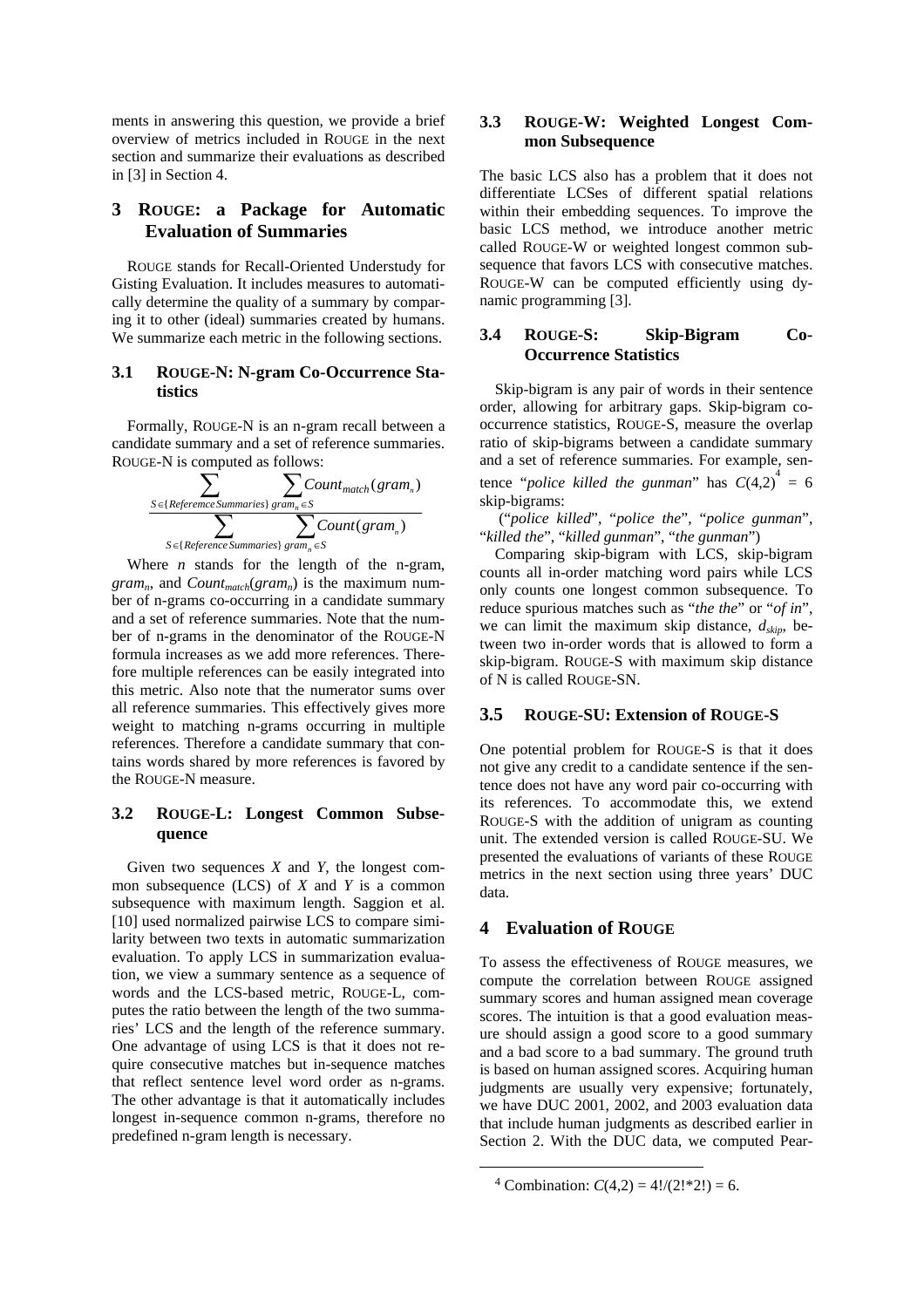|             |      |                  | DUC 2001 100 WORDS SINGLE DOC |      |        |                          |      |       | DUC 2002 100 WORDS SINGLE DOC |      |                       |      |
|-------------|------|------------------|-------------------------------|------|--------|--------------------------|------|-------|-------------------------------|------|-----------------------|------|
|             |      | 1 REF            |                               |      | 3 REFS |                          |      | 1 REF |                               |      | 2 REFS                |      |
| Method      |      | <b>CASE STEM</b> | <b>STOP</b>                   |      |        | CASE STEM STOP CASE STEM |      |       | <b>STOP</b>                   |      | <b>CASE STEM STOP</b> |      |
| $R-1$       | 0.76 | 0.76             | 0.84                          | 0.80 | 0.78   | 0.84                     | 0.98 | 0.98  | 0.99                          | 0.98 | 0.98                  | 0.99 |
| $R-2$       | 0.84 | 0.84             | 0.83                          | 0.87 | 0.87   | 0.86                     | 0.99 | 0.99  | 0.99                          | 0.99 | 0.99                  | 0.99 |
| $R-3$       | 0.82 | 0.83             | 0.80                          | 0.86 | 0.86   | 0.85                     | 0.99 | 0.99  | 0.99                          | 0.99 | 0.99                  | 0.99 |
| $R-4$       | 0.81 | 0.81             | 0.77                          | 0.84 | 0.84   | 0.83                     | 0.99 | 0.99  | 0.98                          | 0.99 | 0.99                  | 0.99 |
| R-5         | 0.79 | 0.79             | 0.75                          | 0.83 | 0.83   | 0.81                     | 0.99 | 0.99  | 0.98                          | 0.99 | 0.99                  | 0.98 |
| R-6         | 0.76 | 0.77             | 0.71                          | 0.81 | 0.81   | 0.79                     | 0.98 | 0.99  | 0.97                          | 0.99 | 0.99                  | 0.98 |
| R-7         | 0.73 | 0.74             | 0.65                          | 0.79 | 0.80   | 0.76                     | 0.98 | 0.98  | 0.97                          | 0.99 | 0.99                  | 0.97 |
| R-8         | 0.69 | 0.71             | 0.61                          | 0.78 | 0.78   | 0.72                     | 0.98 | 0.98  | 0.96                          | 0.99 | 0.99                  | 0.97 |
| <b>R-9</b>  | 0.65 | 0.67             | 0.59                          | 0.76 | 0.76   | 0.69                     | 0.97 | 0.97  | 0.95                          | 0.98 | 0.98                  | 0.96 |
| R-L         | 0.83 | 0.83             | 0.83                          | 0.86 | 0.86   | 0.86                     | 0.99 | 0.99  | 0.99                          | 0.99 | 0.99                  | 0.99 |
| $R-S^*$     | 0.74 | 0.74             | 0.80                          | 0.78 | 0.77   | 0.82                     | 0.98 | 0.98  | 0.98                          | 0.98 | 0.97                  | 0.98 |
| <b>R-S4</b> | 0.84 | 0.85             | 0.84                          | 0.87 | 0.88   | 0.87                     | 0.99 | 0.99  | 0.99                          | 0.99 | 0.99                  | 0.99 |
| R-S9        | 0.84 | 0.85             | 0.84                          | 0.87 | 0.88   | 0.87                     | 0.99 | 0.99  | 0.99                          | 0.99 | 0.99                  | 0.99 |
| R-SU*       | 0.74 | 0.74             | 0.81                          | 0.78 | 0.77   | 0.83                     | 0.98 | 0.98  | 0.98                          | 0.98 | 0.98                  | 0.98 |
| R-SU4       | 0.84 | 0.84             | 0.85                          | 0.87 | 0.87   | 0.87                     | 0.99 | 0.99  | 0.99                          | 0.99 | 0.99                  | 0.99 |
| R-SU9       | 0.84 | 0.84             | 0.85                          | 0.87 | 0.87   | 0.87                     | 0.99 | 0.99  | 0.99                          | 0.99 | 0.99                  | 0.99 |
| R-W-1.2     | 0.85 | 0.85             | 0.85                          | 0.87 | 0.87   | 0.87                     | 0.99 | 0.99  | 0.99                          | 0.99 | 0.99                  | 0.99 |

**Table 1. Pearson's correlations of 17 ROUGE measure scores vs. human judgments for the DUC 2001 and 2002 100 words single document summarization tasks.**

|             |      |             |      | DUC 2003 10 WORDS SINGLE DOC   |      |             |
|-------------|------|-------------|------|--------------------------------|------|-------------|
|             |      |             |      | 1 REF 4REFS 1 REF 4 REFS 1 REF |      | 4 REFS      |
|             |      |             |      |                                |      |             |
| Method      |      | <b>CASE</b> |      | <b>STEM</b>                    |      | <b>STOP</b> |
| R-1         | 0.96 | 0.95        | 0.95 | 0.95                           | 0.90 | 0.90        |
| $R-2$       | 0.75 | 0.76        | 0.75 | 0.75                           | 0.76 | 0.77        |
| R-3         | 0.71 | 0.70        | 0.70 | 0.68                           | 0.73 | 0.70        |
| $R-4$       | 0.64 | 0.65        | 0.62 | 0.63                           | 0.69 | 0.66        |
| R-5         | 0.62 | 0.64        | 0.60 | 0.63                           | 0.63 | 0.60        |
| $R-6$       | 0.57 | 0.62        | 0.55 | 0.61                           | 0.46 | 0.54        |
| R-7         | 0.56 | 0.56        | 0.58 | 0.60                           | 0.46 | 0.44        |
| $R-8$       | 0.55 | 0.53        | 0.54 | 0.55                           | 0.00 | 0.24        |
| R-9         | 0.51 | 0.47        | 0.51 | 0.49                           | 0.00 | 0.14        |
| R-L         | 0.97 | 0.96        | 0.97 | 0.96                           | 0.97 | 0.96        |
| R-S*        | 0.89 | 0.87        | 0.88 | 0.85                           | 0.95 | 0.92        |
| <b>R-S4</b> | 0.88 | 0.89        | 0.88 | 0.88                           | 0.95 | 0.96        |
| R-S9        | 0.92 | 0.92        | 0.92 | 0.91                           | 0.97 | 0.95        |
| R-SU*       | 0.93 | 0.90        | 0.91 | 0.89                           | 0.96 | 0.94        |
| R-SU4       | 0.97 | 0.96        | 0.96 | 0.95                           | 0.98 | 0.97        |
| R-SU9       | 0.97 | 0.95        | 0.96 | 0.94                           | 0.97 | 0.95        |
| R-W-1.2     | 0.96 | 0.96        | 0.96 | 0.96                           | 0.96 | 0.96        |

**Table 2. Pearson's correlations of 17 ROUGE measure scores vs. human judgments for the DUC 2003 very short summary task.**

|                   |         |                  |             | (A1) DUC 2001 100 WORDS MULTI |                       |                       |         |                                        | (A2) DUC 2002 100 WORDS MULTI |      |                       |      |                               | (A3) DUC 2003 100 WORDS MULTI |      |        |               |      |  |
|-------------------|---------|------------------|-------------|-------------------------------|-----------------------|-----------------------|---------|----------------------------------------|-------------------------------|------|-----------------------|------|-------------------------------|-------------------------------|------|--------|---------------|------|--|
|                   |         | 1 RFF            |             |                               | 3 REFS                |                       |         | 1 REF                                  |                               |      | 2 REFS                |      |                               | 1 REF                         |      | 4 REFS |               |      |  |
| Method            |         | <b>CASE STEM</b> | <b>STOP</b> |                               |                       | <b>CASE STEM STOP</b> |         | <b>CASE STEM</b>                       | <b>STOP</b>                   |      | <b>CASE STEM STOP</b> |      | CASE STEM STOP CASE STEM STOP |                               |      |        |               |      |  |
| $R-1$             | 0.48    | 0.56             | 0.86        | 0.53                          | 0.57                  | 0.87                  | 0.66    | 0.66                                   | 0.77                          | 0.71 | 0.71                  | 0.78 | 0.58                          | 0.57                          | 0.71 | 0.58   | 0.57          | 0.71 |  |
| $R-2$             | 0.55    | 0.57             | 0.64        | 0.59                          | 0.61                  | 0.71                  | 0.83    | 0.83                                   | 0.80                          | 0.88 | 0.87                  | 0.85 | 0.69                          | 0.67                          | 0.71 | 0.79   | 0.79          | 0.81 |  |
| $R-3$             | 0.46    | 0.45             | 0.47        | 0.53                          | 0.53                  | 0.55                  | 0.85    | 0.84                                   | 0.76                          | 0.89 | 0.88                  | 0.83 | 0.54                          | 0.51                          | 0.48 | 0.76   | 0.75          | 0.74 |  |
| $R-4$             | 0.39    | 0.39             | 0.43        | 0.48                          | 0.49                  | 0.47                  | 0.80    | 0.80                                   | 0.63                          | 0.83 | 0.82                  | 0.75 | 0.37                          | 0.36                          | 0.36 | 0.62   | 0.61          | 0.52 |  |
| $R-5$             | 0.38    | 0.39             | 0.33        | 0.47                          | 0.48                  | 0.43                  | 0.73    | 0.73                                   | 0.45                          | 0.73 | 0.73                  | 0.62 | 0.25                          | 0.25                          | 0.27 | 0.45   | 0.44          | 0.38 |  |
| $R-6$             | 0.39    | 0.39             | 0.20        | 0.45                          | 0.46                  | 0.39                  | 0.71    | 0.72                                   | 0.38                          | 0.66 | 0.64                  | 0.46 | 0.21                          | 0.21                          | 0.26 | 0.34   | 0.31          | 0.29 |  |
| $R-7$             | 0.31    | 0.31             | 0.17        | 0.44                          | 0.44                  | 0.36                  | 0.63    | 0.65                                   | 0.33                          | 0.56 | 0.53                  | 0.44 | 0.20                          | 0.20                          | 0.23 | 0.29   | 0.27          | 0.25 |  |
| $R-8$             | 0.18    | 0.19             | 0.09        | 0.40                          | 0.40                  | 0.31                  | 0.55    | 0.55                                   | 0.52                          | 0.50 | 0.46                  | 0.52 | 0.18                          | 0.18                          | 0.21 | 0.23   | 0.22          | 0.23 |  |
| $R-9$             | 0.11    | 0.12             | 0.06        | 0.38                          | 0.38                  | 0.28                  | 0.54    | 0.54                                   | 0.52                          | 0.45 | 0.42                  | 0.52 | 0.16                          | 0.16                          | 0.19 | 0.21   | 0.21          | 0.21 |  |
| $R-L$             | 0.49    | 0.49             | 0.49        | 0.56                          | 0.56                  | 0.56                  | 0.62    | 0.62                                   | 0.62                          | 0.65 | 0.65                  | 0.65 | 0.50                          | 0.50                          | 0.50 | 0.53   | 0.53          | 0.53 |  |
| $R-S^*$           | 0.45    | 0.52             | 0.84        | 0.51                          | 0.54                  | 0.86                  | 0.69    | 0.69                                   | 0.77                          | 0.73 | 0.73                  | 0.79 | 0.60                          | 0.60                          | 0.67 | 0.61   | 0.60          | 0.70 |  |
| $R-S4$            | 0.46    | 0.50             | 0.71        | 0.54                          | 0.57                  | 0.78                  | 0.79    | 0.80                                   | 0.79                          | 0.84 | 0.85                  | 0.82 | 0.63                          | 0.64                          | 0.70 | 0.73   | 0.73          | 0.78 |  |
| <b>R-S9</b>       | 0.42    | 0.49             | 0.77        | 0.53                          | 0.56                  | 0.81                  | 0.79    | 0.80                                   | 0.78                          | 0.83 | 0.84                  | 0.81 | 0.65                          | 0.65                          | 0.70 | 0.70   | 0.70          | 0.76 |  |
| R-SU*             | 0.45    | 0.52             | 0.84        | 0.51                          | 0.54                  | 0.87                  | 0.69    | 0.69                                   | 0.77                          | 0.73 | 0.73                  | 0.79 | 0.60                          | 0.59                          | 0.67 | 0.60   | 0.60          | 0.70 |  |
| R-SU4             | 0.47    | 0.53             | 0.80        | 0.55                          | 0.58                  | 0.83                  | 0.76    | 0.76                                   | 0.79                          | 0.80 | 0.81                  | 0.81 | 0.64                          | 0.64                          | 0.74 | 0.68   | 0.68          | 0.76 |  |
| R-SU <sub>9</sub> | 0.44    | 0.50             | 0.80        | 0.53                          | 0.57                  | 0.84                  | 0.77    | 0.78                                   | 0.78                          | 0.81 | 0.82                  | 0.81 | 0.65                          | 0.65                          | 0.72 | 0.68   | 0.68          | 0.75 |  |
| R-W-1.2           | 0.52    | 0.52             | 0.52        | 0.60                          | 0.60                  | 0.60                  | 0.67    | 0.67                                   | 0.67                          | 0.69 | 0.69                  | 0.69 | 0.53                          | 0.53                          | 0.53 | 0.58   | 0.58          | 0.58 |  |
|                   |         |                  |             |                               |                       |                       |         |                                        |                               |      |                       |      |                               |                               |      |        |               |      |  |
|                   |         | (C) DUC02 10     |             |                               | (D1) DUC01 50         |                       |         | (D <sub>2</sub> ) DUC <sub>02</sub> 50 |                               |      | (E1) DUC01 200        |      |                               | (E2) DUC02 200                |      |        | (F) DUC01 400 |      |  |
| Method            |         | <b>CASE STEM</b> | <b>STOP</b> |                               | <b>CASE STEM STOP</b> |                       |         | <b>CASE STEM</b>                       | <b>STOP</b>                   |      | <b>CASE STEM STOP</b> |      |                               | CASE STEM STOP CASE STEM STOP |      |        |               |      |  |
| $R-1$             | 0.71    | 0.68             | 0.49        | 0.49                          | 0.49                  | 0.73                  | 0.44    | 0.48                                   | 0.80                          | 0.81 | 0.81                  | 0.90 | 0.84                          | 0.84                          | 0.91 | 0.74   | 0.73          | 0.90 |  |
| $R-2$             | 0.82    | 0.85             | 0.80        | 0.43                          | 0.45                  | 0.59                  | 0.47    | 0.49                                   | 0.62                          | 0.84 | 0.85                  | 0.86 | 0.93                          | 0.93                          | 0.94 | 0.88   | 0.88          | 0.87 |  |
| $R-3$             | 0.59    | 0.74             | 0.75        | 0.32                          | 0.33                  | 0.39                  | 0.36    | 0.36                                   | 0.45                          | 0.80 | 0.80                  | 0.81 | 0.90                          | 0.91                          | 0.91 | 0.84   | 0.84          | 0.82 |  |
| $R-4$             | 0.25    | 0.36             | 0.16        | 0.28                          | 0.26                  | 0.36                  | 0.28    | 0.28                                   | 0.39                          | 0.77 | 0.78                  | 0.78 | 0.87                          | 0.88                          | 0.88 | 0.80   | 0.80          | 0.75 |  |
| $R-5$             | $-0.25$ | $-0.25$          | $-0.24$     | 0.30                          | 0.29                  | 0.31                  | 0.28    | 0.30                                   | 0.49                          | 0.77 | 0.76                  | 0.72 | 0.82                          | 0.83                          | 0.84 | 0.77   | 0.77          | 0.70 |  |
| $R-6$             | 0.00    | 0.00             | 0.00        | 0.22                          | 0.23                  | 0.41                  | 0.18    | 0.21                                   | $-0.17$                       | 0.75 | 0.75                  | 0.67 | 0.78                          | 0.79                          | 0.77 | 0.74   | 0.74          | 0.63 |  |
| $R-7$             | 0.00    | 0.00             | 0.00        | 0.26                          | 0.23                  | 0.50                  | 0.11    | 0.16                                   | 0.00                          | 0.72 | 0.72                  | 0.62 | 0.72                          | 0.73                          | 0.74 | 0.70   | 0.70          | 0.58 |  |
| $R-8$             | 0.00    | 0.00             | 0.00        | 0.32                          | 0.32                  | 0.34                  | $-0.11$ | $-0.11$                                | 0.00                          | 0.68 | 0.68                  | 0.54 | 0.71                          | 0.71                          | 0.70 | 0.66   | 0.66          | 0.52 |  |
| $R-9$             | 0.00    | 0.00             | 0.00        | 0.30                          | 0.30                  | 0.34                  | $-0.14$ | $-0.14$                                | 0.00                          | 0.64 | 0.64                  | 0.48 | 0.70                          | 0.69                          | 0.59 | 0.63   | 0.62          | 0.46 |  |
| R-L               | 0.78    | 0.78             | 0.78        | 0.56                          | 0.56                  | 0.56                  | 0.50    | 0.50                                   | 0.50                          | 0.81 | 0.81                  | 0.81 | 0.88                          | 0.88                          | 0.88 | 0.82   | 0.82          | 0.82 |  |
| $R-S^*$           | 0.83    | 0.82             | 0.69        | 0.46                          | 0.45                  | 0.74                  | 0.46    | 0.49                                   | 0.80                          | 0.80 | 0.80                  | 0.90 | 0.84                          | 0.85                          | 0.93 | 0.75   | 0.74          | 0.89 |  |
| $R-S4$            | 0.85    | 0.86             | 0.76        | 0.40                          | 0.41                  | 0.69                  | 0.42    | 0.44                                   | 0.73                          | 0.82 | 0.82                  | 0.87 | 0.91                          | 0.91                          | 0.93 | 0.85   | 0.85          | 0.85 |  |
| <b>R-S9</b>       | 0.82    | 0.81             | 0.69        | 0.42                          | 0.41                  | 0.72                  | 0.40    | 0.43                                   | 0.78                          | 0.81 | 0.82                  | 0.86 | 0.90                          | 0.90                          | 0.92 | 0.83   | 0.83          | 0.84 |  |
| R-SU*             | 0.75    | 0.74             | 0.56        | 0.46                          | 0.46                  | 0.74                  | 0.46    | 0.49                                   | 0.80                          | 0.80 | 0.80                  | 0.90 | 0.84                          | 0.85                          | 0.93 | 0.75   | 0.74          | 0.89 |  |
| R-SU4             | 0.76    | 0.75             | 0.58        | 0.45                          | 0.45                  | 0.72                  | 0.44    | 0.46                                   | 0.78                          | 0.82 | 0.83                  | 0.89 | 0.90                          | 0.90                          | 0.93 | 0.84   | 0.84          | 0.88 |  |
| R-SU9             | 0.74    | 0.73             | 0.56        | 0.44                          | 0.44                  | 0.73                  | 0.41    | 0.45                                   | 0.79                          | 0.82 | 0.82                  | 0.88 | 0.89                          | 0.89                          | 0.92 | 0.83   | 0.82          | 0.87 |  |
| R-W-1.2           | 0.78    | 0.78             | 0.78        | 0.56                          | 0.56                  | 0.56                  | 0.51    | 0.51                                   | 0.51                          | 0.84 | 0.84                  | 0.84 | 0.90                          | 0.90                          | 0.90 | 0.86   | 0.86          | 0.86 |  |

**Table 3. Pearson's correlations of 17 ROUGE measure scores vs. human judgments for the DUC 2001, 2002, and 2003 multi-document summarization tasks.**

son's product moment correlation coefficients between systems' average ROUGE scores and their human assigned mean coverage scores using single reference and multiple references. To investigate the effect of stemming and inclusion or exclusion of stopwords, we also ran experiments over original automatic and manual summaries (CASE set), stemmed<sup>5</sup> version of the summaries (STEM set), and stopped version of the summaries (STOP set). To assess the significance of the results, we applied bootstrap resampling technique [1] to estimate 95% confidence intervals for every correlation computation.

17 ROUGE measures were tested for each run: ROUGE-N with  $N = 1$  to 9, ROUGE-L, ROUGE-W, ROUGE-S and ROUGE-SU with maximum skip distance  $d_{skip} = 1, 4,$  and 9. Table 1 shows the Pearson's correlation coefficients of the 17 ROUGE measures vs. human judgments on DUC 2001 and 2002 100 words single document summarization data. The best values in each column are marked with dark (green) color and statistically equivalent values to the best values are marked with gray. We found that correlations were not affected by stemming or removal of stopwords in this data set, ROUGE-2 performed better among the ROUGE-N variants, ROUGE-L, ROUGE-W, and ROUGE-S were all performing well, and using multiple references improved performance though not much. All ROUGE measures achieved very good correlation with human judgments in the DUC 2002 data. This might be due to the double sample size in DUC 2002 (295 vs. 149 in DUC 2001) for each system.

Table 2 shows the correlation analysis results on the DUC 2003 single document very short summary data. We found that ROUGE-1, ROUGE-L, ROUGE-

 <sup>5</sup> Porter's stemmer was used.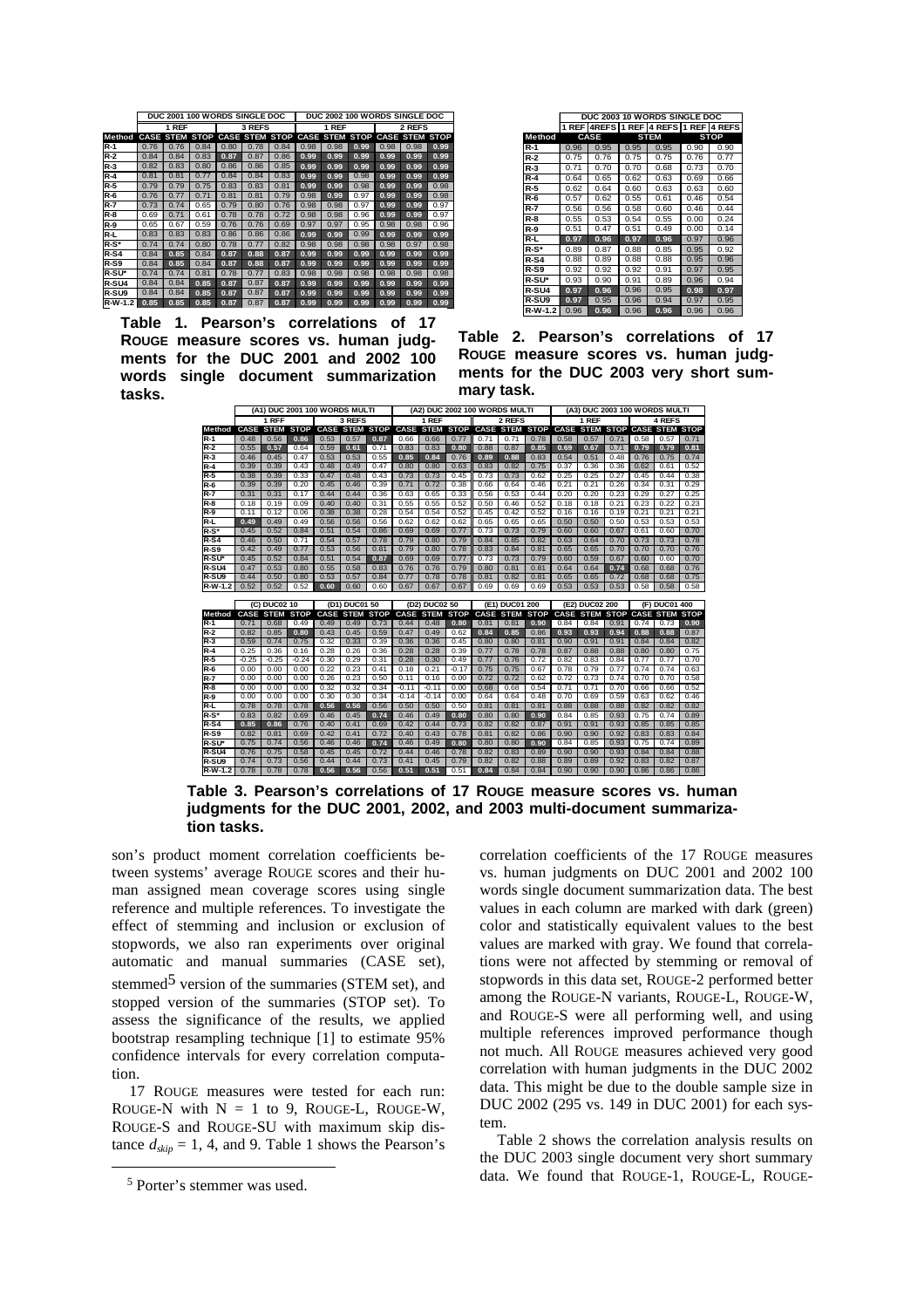|       | <b>Sample Size</b>                 |       |               |       | Բ                 |             |               |       | 16              |       | 21              |       | 26            |       | 31          |       | 36            |           | 41            |       | 46                |                 | 51            |      | 56              |      | 61              |             | 66              |             |
|-------|------------------------------------|-------|---------------|-------|-------------------|-------------|---------------|-------|-----------------|-------|-----------------|-------|---------------|-------|-------------|-------|---------------|-----------|---------------|-------|-------------------|-----------------|---------------|------|-----------------|------|-----------------|-------------|-----------------|-------------|
|       |                                    |       | M             | dCl   |                   | dCl         |               | dCl   |                 | dCl   | M               | dCl   |               | dCl   | M           | dC    |               | dCl       | м             | dCl   | м                 | dC              | м             | dC   |                 | dCl  | M               | dC          | М               | dCl         |
|       | 1 REF<br>Singl<br>2 REF<br>Pearson |       | 0.01          | 1.20  | 0.17              | 1.20        | 0.30          | 1.08  | 0.39            | 0.96  | 0.46            | 0.84  | 0.53          | 0.81  | 0.58        | 0.74  | 0.61          | 0.65      | 0.64          | 0.62  | 0.67              | 0.58            | 0.69          | 0.56 | 0.70            | 0.53 | 0.72            | 0.51        |                 | $0.73$ 0.48 |
|       |                                    |       | 0.04          | 1.17  | 0.24              | 1.07        | 0.39          | 1.03  | 0.48            | 0.84  | 0.54            | 0.78  | 0.59          | 0.69  | 0.64        | 0.64  | 0.67          | 0.57      | 0.70          | 0.51  | $0.72 \quad 0.50$ |                 | 0.74          | 0.47 | 0.75            | 0.45 |                 | $0.76$ 0.43 |                 | $0.78$ 0.40 |
|       |                                    | 3 REF | 0.04          | 1.17  | 0.24              | 1.09        | 0.39          | 1.00  | 0.48            | 0.84  | 0.54            | 0.75  | 0.60          | 0.66  | 0.65        | 0.62  | 0.68          | 0.54      | 0.71          | 0.50  | 0.73              | 0.48            | 0.74          | 0.45 | 0.76            | 0.43 | 0.77            | 0.41        |                 | $0.78$ 0.38 |
|       | C(R)                               | X REF | 0.345         | 0.121 | 0.342             | 0.054       | 0.342         | 0.041 | 0.342 0.033     |       | 0.344           | 0.028 | 0.344         |       | 0.344       | 0.023 |               | 344 0.022 | 0.344         | 0.020 | 0.344 0.019       |                 | 0.344 0.018   |      | 0.344 0.018     |      | 0.344           | 0.017       | $0.344$ $0.016$ |             |
|       |                                    | 1 REF | $0.200$ 0.536 |       | $0.203$ 0.21      |             | 0.203         | 0.155 | 0.201           | 0.129 | 0.202 0.111     |       | 0.202         | 0.098 | 0.202       | 0.089 | 0.202 0.084   |           | 0.202         | 0.078 |                   | $0.202$ $0.076$ | 0.202 0.072   |      | $0.202$ 0.066   |      | 0.202           | 0.065       | 0.202 0.062     |             |
|       | <b>R-SU4 (R)</b>                   | 2 REF | $0.210$ 0.429 |       | 0.209 0.194       |             | 0.210 0.144   |       | 0.208 0.111     |       | 0.209 0.098     |       | 0.209 0.083   |       | 0.210 0.079 |       | 0.209 0.077   |           | 0.210 0.073   |       | 0.210 0.070       |                 | 0.210 0.065   |      | $0.210$ 0.062   |      | 0.210 0.061     |             | 0.210 0.058     |             |
|       |                                    | 3 REF | 0.194         |       | $0.193$ 0.163     |             | $0.194$ 0.121 |       | 0.193 0.092     |       | 0.194           | 0.080 | $0.194$ 0.070 |       | 0.194 0.067 |       | 0.194 0.064   |           | 0.194 0.061   |       | 0.194 0.058       |                 | $0.194$ 0.056 |      | $0.194$ $0.052$ |      | 0.194 0.050     |             | 0.194 0.049     |             |
|       |                                    |       |               |       |                   |             |               |       |                 |       |                 |       |               |       |             |       |               |           |               |       |                   |                 |               |      |                 |      |                 |             |                 |             |
|       |                                    |       |               |       |                   |             |               |       |                 |       |                 |       |               |       |             |       |               |           |               |       |                   |                 |               |      |                 |      |                 |             |                 |             |
|       |                                    |       | 71            |       | 76                |             | 81            |       | 86              |       | 91              |       | 96            |       | 101         |       | 106           |           | 111           |       | 116               |                 | 121           |      | 126             |      | 131             |             | 136             |             |
|       | <b>Sample Size</b>                 |       | м             | dCl   | M                 | dC          |               | dCl   |                 | dCl   | M               | dCl   | м             | dCl   | M           | dC    |               | dCl       | м             | dCl   | м                 | dCl             | м             | dCl  |                 | dCl  | M               | dCl         | м               | dCl         |
|       |                                    | 1 REF | 0.75          | 0.44  |                   | $0.76$ 0.42 | 0.77          | 0.42  | 0.78            | 0.39  | 0.79            | 0.37  | 0.80          | 0.34  | 0.81        | 0.33  | 0.82          | 0.33      | 0.82          | 0.32  | 0.83              | 0.30            | 0.83          | 0.30 | 0.84            | 0.28 | 0.84            | 0.28        |                 | $0.85$ 0.26 |
|       | Pearson                            | 2 REF | 0.79          | 0.38  | 0.80 <sub>1</sub> | 0.36        | 0.81          | 0.37  | 0.81            | 0.36  | 0.82            | 0.33  | 0.83          | 0.32  | 0.83        | 0.31  | 0.84          | 0.30      | 0.84          | 0.30  | 0.85              | 0.30            | 0.85          | 0.29 | 0.86            | 0.28 | 0.86            | 0.27        |                 | $0.86$ 0.25 |
| Singl |                                    | 3 REF | 0.80          | 0.37  | 0.81              |             | 0.81          | 0.34  | 0.82            | 0.32  | 0.83            | 0.31  | 0.84          | 0.30  | 0.84        | 0.28  | 0.85          | 0.29      | 0.85          | 0.28  | 0.86              | 0.27            | 0.86          | 0.27 | 0.86            | 0.26 | 0.87            | 0.25        | $0.87$ 0.24     |             |
|       | C(R)                               | X REF | 0.344         |       | 0.344             | 0.01        | 0.344         | 0.016 | $0.344$ $0.01$  |       | 0.344           | 0.015 | 0.344         | 0.01  | 0.344       | 0.013 | $0.344$ 0.01  |           | 0.344 0.013   |       | 0.344 0.013       |                 | 0.344 0.012   |      | 0.344 0.012     |      | 0.344           | 0.012       | 0.344 0.011     |             |
|       |                                    | 1 REF | $0.202$ 0.060 |       | $0.202$ 0.059     |             | 0.202         | 0.057 | $0.202$ $0.056$ |       | $0.202$ 0.056   |       | $0.202$ 0.054 |       | 0.202       | 0.053 | $0.202$ 0.051 |           | $0.202$ 0.050 |       | $0.202$ $0.049$   |                 | $0.202$ 0.048 |      | $0.202$ 0.047   |      | $0.202$ 0.045   |             | $0.202$ $0.042$ |             |
|       | R-SU4 (R) 2 REF                    |       | 0.210 0.056   |       | $0.210$ 0.057     |             | $0.210$ 0.054 |       | 0.210 0.052     |       | $0.210$ $0.051$ |       | 0.210 0.049   |       | 0.210 0.049 |       | 0.210 0.048   |           | 0.210 0.047   |       | 0.210 0.046       |                 | 0.210 0.044   |      | $0.210$ 0.043   |      | $0.210$ $0.041$ |             | 0.210 0.041     |             |

**Table 4. Pearson's correlation of ROUGE-SU4 (R-SU4) vs. mean coverage (C) and system R's scores of these two metrics over different sample sizes on DUC 2001 single document summarization task.** 

|                    |              |       |       |               |       | з                 |      |             |               | 5                                   |             | 6             |                   |             |             | 8           |             | 9             |               | 10            |               | 11          |                   | 12                                                                      |               |             | 13             |
|--------------------|--------------|-------|-------|---------------|-------|-------------------|------|-------------|---------------|-------------------------------------|-------------|---------------|-------------------|-------------|-------------|-------------|-------------|---------------|---------------|---------------|---------------|-------------|-------------------|-------------------------------------------------------------------------|---------------|-------------|----------------|
| <b>Sample Size</b> |              | M     | dCl   | M             | dCl   | м                 | dCl  | M           | dCl           | м                                   | dCl         | м             | dCl               | M           | dCl         | М           | dCl         | м             | dCl           | M             | dCl           | M           | dCl               | M                                                                       | dC            | M           | dCl            |
|                    | 1 REF        | 0.16  | 1.27  | 0.32          | 0.99  | 0.42              | 0.90 |             | 0.49 0.80     | 0.54                                | 0.75        | $0.58$ $0.71$ |                   | 0.61        | 0.68        | 0.64        | 0.65        | 0.66          | 0.62          | 0.68          | 0.57          | 0.70        | 0.53              | 0.71                                                                    | 0.54          | 0.71        | 0.54           |
| Pearson            | 2 REF        | 0.17  | 1.14  | 0.30          | 0.88  | $0.40 \, 0.85$    |      |             | $0.46$ 0.73   | 0.51                                | 0.70        |               | $0.55$ $0.63$     |             | $0.59$ 0.59 | 0.62        | 0.56        |               | $0.64$ $0.54$ |               | $0.66$ $0.50$ |             | $0.67$ 0.48       | $0.69$ $0.47$                                                           |               |             | $0.70 \, 0.44$ |
|                    | 3 REF        | 0.21  | 1.19  | 0.35          | 0.90  | $0.45$ 0.85       |      |             | $0.52$ 0.75   | 0.57                                | 0.67        | 0.61          | 0.61              | 0.65        | 0.57        | 0.67        | 0.54        | $0.69$ $0.51$ |               | 0.71          | 0.46          |             | $0.73 \quad 0.45$ |                                                                         | $0.74$ 0.44   |             | $0.75$ 0.41    |
| IC (T)             | X REF        | 0.187 |       | 0.187         | 0.092 | 0.187 0.077       |      |             |               | 0.186 0.066 0.187 0.060             |             | 0.187         | 0.056             | 0.187 0.055 |             | 0.187       | 0.048       | 0.187 0.046   |               | 0.187         | 0.045         |             |                   | 0.187 0.041 0.187 0.039                                                 |               | 0.179 0.038 |                |
|                    | 1 REF        | 0.075 | 0.130 | 0.075         | 0.084 | 0.075 0.073       |      | 0.075 0.062 |               | 0.075 0.056                         |             | 0.075 0.050   |                   | 0.075 0.045 |             | 0.075       | 0.043       | $0.075$ 0.043 |               |               |               | 0.075 0.039 |                   | 0.075 0.037                                                             |               |             | $0.075$ 0.036  |
| <b>R-SU4 (T)</b>   | 2 REF        | 0.073 | 0.142 | 0.073         | 0.090 | 0.073 0.068       |      |             |               | 0.073 0.060 0.073 0.054             |             | 0.073 0.051   |                   | 0.073 0.047 |             | 0.073 0.044 |             | 0.073 0.040   |               | $0.073$ 0.038 |               | 0.073 0.037 |                   | 0.073 0.036                                                             |               |             | $0.073$ 0.035  |
|                    | 3 REF        | 0.074 | 0.129 | 0.074         | 0.089 | 0.074 0.069       |      |             |               | 0.074 0.060 0.074 0.052             |             | 0.074 0.050   |                   | 0.074 0.046 |             | 0.074       | 0.043       |               |               |               |               |             |                   | 0.074 0.040 0.074 0.039 0.074 0.038 0.074 0.036                         |               | 0.074 0.035 |                |
|                    |              |       |       |               |       |                   |      |             |               |                                     |             |               |                   |             |             |             |             |               |               |               |               |             |                   |                                                                         |               |             |                |
|                    |              |       |       |               |       |                   |      |             |               |                                     |             |               |                   |             |             |             |             |               |               |               |               |             |                   |                                                                         |               |             |                |
|                    |              | 14    |       | 15            |       | 16                |      | 17          |               | 18                                  |             | 19            |                   | 20          |             | 21          |             | 22            |               | 23            |               | 24          |                   | 25                                                                      |               |             | 26             |
| <b>Sample Size</b> |              | М     | dCl   | M             | dCl   | м                 | dCl  | м           | dCl           | м                                   | dCl         | м             | dCl               | м           | dCl         | м           | dCl         | м             | dCl           | м             | dCl           | м           | dCl               | м                                                                       | dCl           | М           | dCl            |
|                    | 1 REF        | 0.72  | 0.50  | 0.73          | 0.47  | $0.74 \ 0.48$     |      | 0.75        | 0.47          |                                     | $0.76$ 0.45 |               | $0.76$ 0.43       | 0.77        | 0.43        | 0.77        | 0.41        |               | $0.78$ 0.42   | 0.78          | 0.41          | 0.79        | 0.38              | 0.79                                                                    | 0.37          |             | 0.80 0.36      |
| Pearson            | 2 REF        | 0.71  | 0.42  | 0.72          | 0.42  | $0.73$ 0.41       |      |             | $0.74$ 0.40   |                                     | $0.75$ 0.38 |               | $0.75$ 0.36       |             | $0.76$ 0.36 |             | $0.76$ 0.35 |               | $0.77$ 0.34   | 0.77          | 0.32          |             | $0.78$ 0.31       |                                                                         | $0.78$ $0.31$ |             | $0.79$ 0.31    |
|                    | 3 REF        | 0.76  | 0.39  | 0.77          | 0.36  | 0.78              | 0.36 |             | $0.79$ $0.36$ | 0.79                                | 0.34        |               | $0.80 \quad 0.34$ | 0.80        | 0.32        | 0.81        | 0.30        |               | $0.81$ $0.30$ |               | $0.82$ 0.30   | 0.82        | 0.28              | 0.83                                                                    | 0.27          |             | $0.83$ 0.26    |
| C(T)               | <b>X REF</b> | 0.180 | 0.037 | 0.180         | 0.035 | 0.180 0.033 0.181 |      |             |               | 0.032 0.181 0.033 0.181             |             |               | 0.031             | 0.182 0.031 |             | 0.183       | 0.030       |               |               |               |               |             |                   | 0.183 0.030 0.183 0.029 0.183 0.028 0.183 0.028 0.183 0.028             |               |             |                |
|                    | 1 REF        | 0.075 | 0.035 | $0.075$ 0.033 |       |                   |      |             |               | 0.075 0.033 0.075 0.032 0.075 0.031 |             | 0.075 0.029   |                   | 0.075 0.028 |             | 0.075 0.028 |             |               |               |               |               |             |                   | 0.075 0.028 0.075 0.027 0.075 0.027 0.075 0.026 0.075 0.026             |               |             |                |
| <b>R-SU4 (T)</b>   | 2 REF        | 0.073 | 0.033 | $0.073$ 0.032 |       | 0.073 0.031       |      |             |               | 0.073 0.029 0.073 0.029             |             | $0.073$ 0.028 |                   | 0.073 0.028 |             |             |             |               |               |               |               |             |                   | 0.073 0.027 0.073 0.027 0.073 0.026 0.073 0.024 0.073 0.024 0.073 0.024 |               |             |                |

**Table 5. Pearson's correlation of ROUGE-SU4 (R-SU4) vs. mean coverage (C) and system R's scores of these two metrics over different sample sizes on DUC 2001 multiple document summarization task.**

SU4 and 9, and ROUGE-W were very good measures in this category, ROUGE-N with  $N > 1$  performed significantly worse than all other measures, and exclusion of stopwords improved performance in general except for ROUGE-1. Due to the large number of samples (624) in this data set, using multiple references did not improve correlations.

In Table 3 columns A1, A2, and A3, we show correlation analysis results on DUC 2001, 2002, and 2003 100 words multi-document summarization data. The results indicated that using multiple references improved correlation and exclusion of stopwords usually improved performance. ROUGE-1, 2, and 3 performed fine but were not consistent. ROUGE-1, ROUGE-S4, ROUGE-SU4, ROUGE-S9, and ROUGE-SU9 with stopword removal had correlation above 0.70. ROUGE-L and ROUGE-W did not work well in this set of data.

Table 3 columns C, D1, D2, E1, E2, and F show the correlation analyses using multiple references on the rest of DUC data. These results again suggested that exclusion of stopwords achieved better performance especially in multi-document summaries of 50 words. Better correlations  $(> 0.70)$  were observed on long summary tasks, i.e. 200 and 400 words summaries. The relative performance of ROUGE measures followed the pattern of the 100 words multi-document summarization task.

Comparing the results in Table 3 with Tables 1 and 2, we found that correlation values in the multidocument tasks rarely reached high 90% except in long summary tasks. One possible explanation of this outcome is that we did not have large amount of samples for the multi-document tasks. In the single document summarization tasks we had over 100 samples; while we only had about 30 samples in the multi-document tasks. The only tasks that had over 30 samples was from DUC 2002; and here as expected the correlations of ROUGE measures with human judgments on the 100 words summary task were much better and more stable than similar tasks in DUC 2001 and 2003. Statistically stable human judgments of system performance might not be obtained due to lack of samples and this in turn caused instability of correlation analyses.

#### **5 The Effect of Sample Size**

We have shown that ROUGE metrics can be used to evaluate summaries fairly reliably providing there are enough samples. Although our results indicated that multiple references helped, the dominating factor that affected the stability of evaluations seems to be the number of samples. To further quantify the sample size effect on evaluation of summarization, we conducted the following experiments: (1) examine the effect of sample size on human assigned mean coverage score by computing mean coverage score at different sample sizes and different number of references for each participating system; (2) examine the effect of sample size on automatic evalua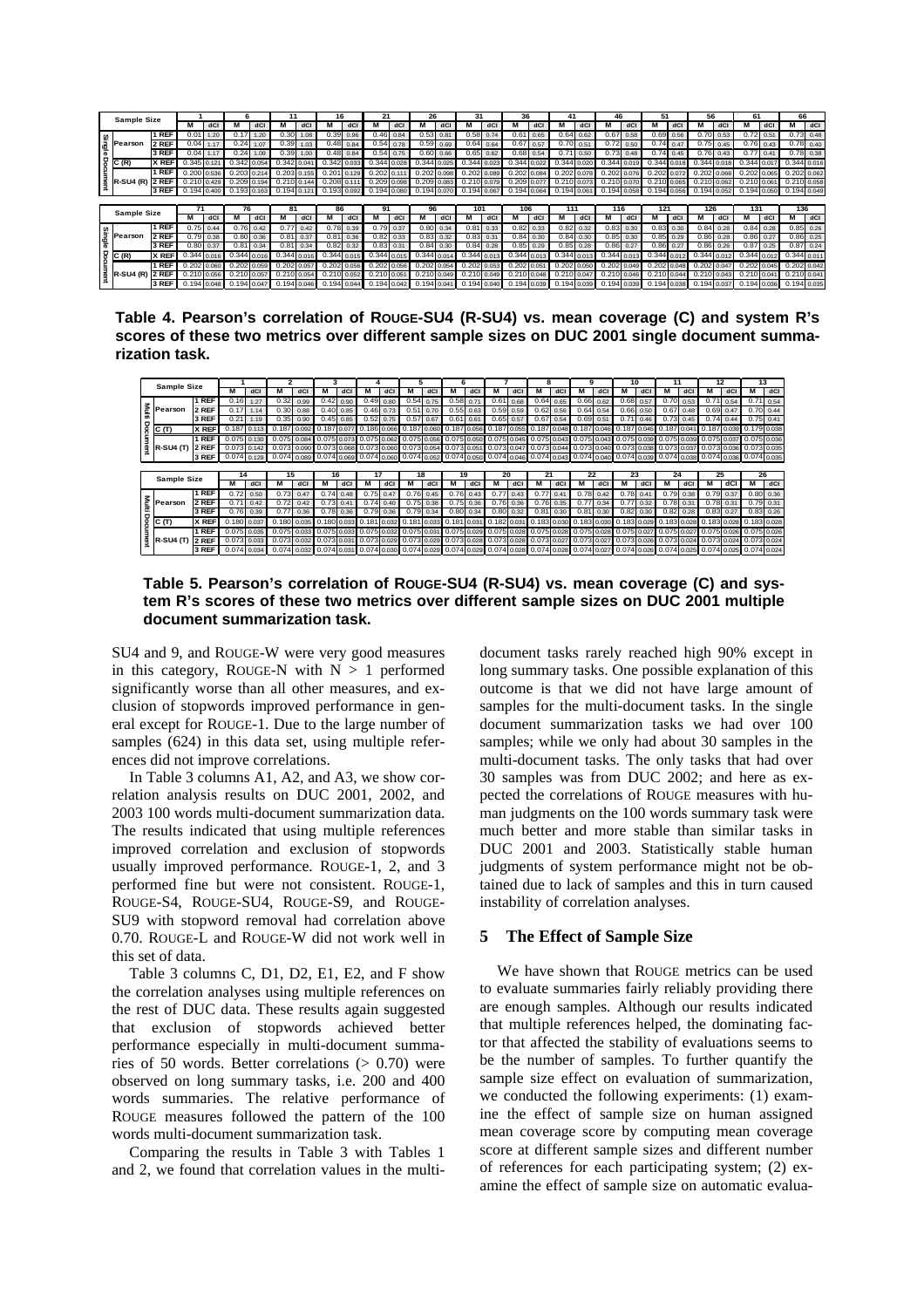tion metrics by computing them at different sample sizes and different number of references; (3) examine the effect of sample size on correlation between mean coverage score and automatic evaluation metrics by using the results from (1) and (2) and computing Pearson's correlation coefficient between them.

We used the data from DUC 2001 100 words single and multiple document summarization tasks for these experiments. To ensure reliability of our results, we only used 142 documents from the single document summarization task and 26 topics from the multiple document summarization task because these documents and topics included submissions from all participants and all submissions were judged by NIST assessors. Based on the evaluation results in Section 4, we ran our experiments just on the STOP set that achieved better correlation than the CASE and STEM sets.

At sample size N, we applied standard bootstrap resampling procedure [1]. We randomly sampled N summaries from each system or human summarizer, calculated the mean of the sample, put these N summaries back to the summary pool, and then repeated this procedure 1,000 times. We then cut the lower and upper 2.5% of the 1,000 samples to get the 95% confidence interval of the mean. The Pearson's correlation was calculated in a similar way. Instead of computing the mean of a sample, we computed the Pearson's correlation of a set of system means vs. their mean coverage scores 1,000 times. The width of this 95% confidence interval is shown in column dCI in Tables 4 and 5.

Table 4 shows the Pearson's correlation between mean coverage score (C) and ROUGE-SU4 (R-SU4) with sample size, i.e. number of documents used in evaluation, ranging from 1 to 136 with increment of 5 on the DUC 2001 single document summarization task. It also provides the mean coverage score and ROUGE-SU4 score of a DUC 2001 participant system (R) at different sample sizes.

The mean scores are listed in the M column. The dCI column gives the size of 95% confidence interval around the mean scores. A smaller value indicates more reliable estimation of means. ROUGE-SU4 score was calculated using single reference (1 REF), two references (2 REF), and three references (3 REF). ROUGE-SU4 scores are comparable across different sample sizes but not across different number of references because raw ROUGE-SU4 score does not normalize according to number of references used in computation. However, Pearson's correlation can be compared across different number of references since it was computed according to one set of mean coverage scores at each sample size. Mean coverage score was assigned by NIST assessors during the DUC evaluation; therefore it was not affected by the number of references used (X REF).

Table 5 shows similar information as Table 4 for the DUC 2001 multiple document summarization task, using system T as example. Results of 26 sample sizes are presented. Figure 2 displays the Pearson's correlation over different sample sizes and different number of references (RH: 1 reference, R12: two references, and R123: three references) based on the DUC 2001 single (S100) and multiple (M100) document summarization data in 6 boxplots. Each sample size includes 1,000 resampling data points. The gray box contains the middle 50% data points, i.e. points between the first and the third quartiles, and the line in the gray box marks the median. The length of whiskers of each box is 1.5 times of the length of the box. Data points outside of the whiskers are marked as circles indicating potential outliers.

Based on Tables 4, 5, and Figure 2, we make the following observations: (1) Correlation of automatic metric (ROUGE-SU4) and mean coverage (C) improves and becomes more accurate (smaller gray boxes) as the size of sample increases. The critical values for Pearson's correlation at 95% confidence with 10 (single document task) and 12 (multiple document task) are 0.576 and 0.532 respectively. Therefore, we reached significant level at sample size of 31 documents for the single document summarization task and at sample size of 6 topics for the multiple document summarization task. However, these numbers do not include estimation errors. To obtain a more accurate estimation, we need to find the sample size where the Pearson's correlation is at least half dCI larger than its critical value. After we factored in the estimation errors, the critical number of documents for single document task was 86 (0.78  $-$  0.39/2 = 0.585 > 0.576) and 18 (0.76 – 0.45/2 =  $0.535 > 0.532$  for the multi-document task. This suggests that the number of documents and topics provided in DUC were large enough for making significant correlation analysis. (2) Using multiple references could help automatic metrics achieve better correlation with human judgments and improve the reliability of evaluations as reflected in the shorter confidence intervals. There were a few abnormalities to this general trend when 2 references were used. These conditions might be the same phenomena observed by Hori et al. [6] that there existed a critical number of references that should be used to achieve better and stable evaluation results. However, the number of reference summaries in our experiments was not large enough for a comprehensive investigation of this effect. (3) Although multiple references are useful, the results in this and previous sections suggest that calibrating automatic metrics against single reference human judgment data such as the DUC data is a valid and sound approach. The only caveat is that we need to pay attention to estimation errors and use enough samples.

### **6 Conclusions**

In this paper, we reviewed the DUC evaluation method and showed that it was a sound and valid